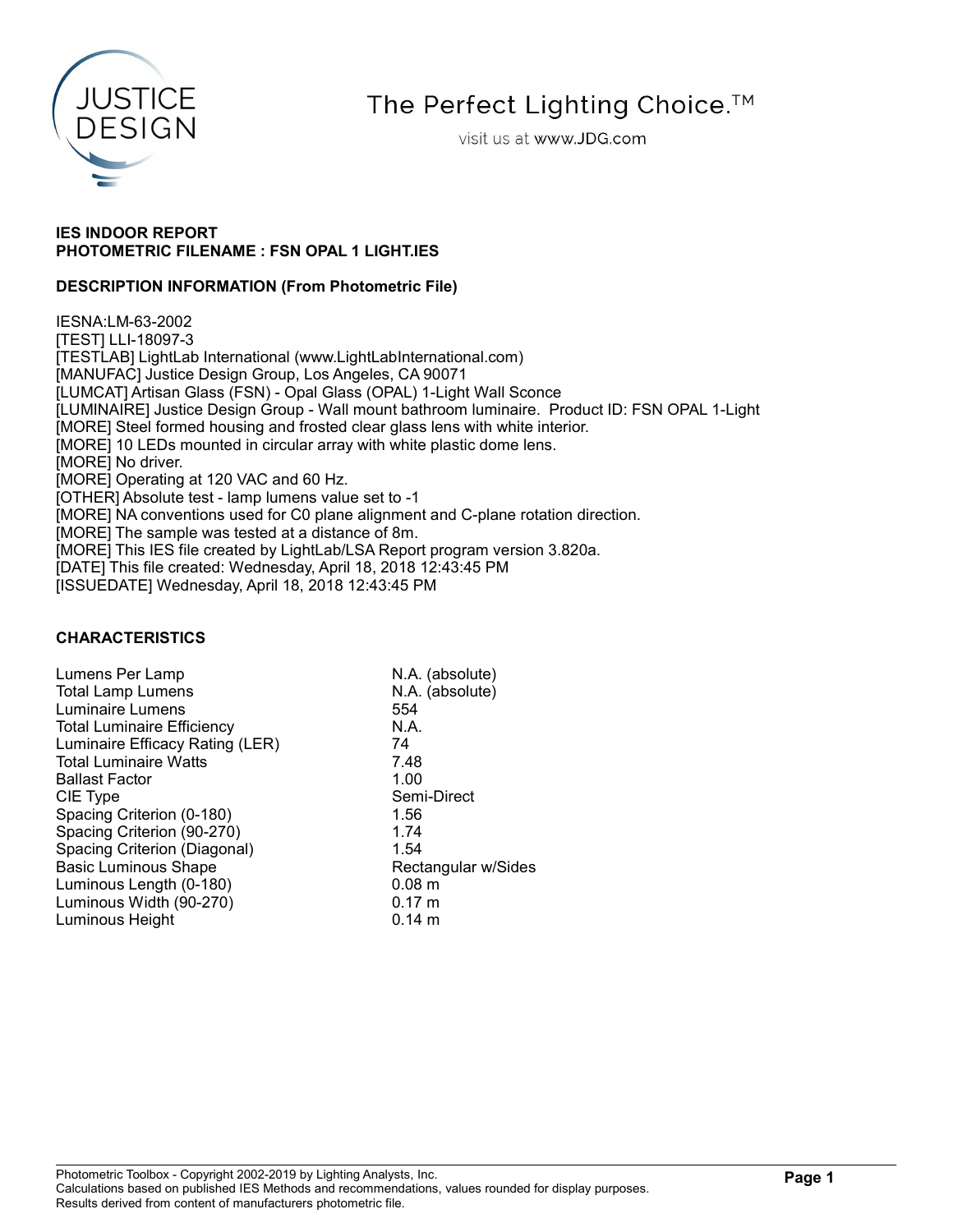### LUMINANCE DATA (cd/sq.m)

| Angle In<br>Degrees | Average<br>$0$ -Deg | Average<br>$45$ -Deg | Average<br>90-Deg |
|---------------------|---------------------|----------------------|-------------------|
| 45<br>55            | 2963<br>2498        | 2830<br>2187         | 4878<br>3167      |
| 65                  | 2235                | 1857                 | 2366              |
| 75                  | 2074                | 1646                 | 2062              |
| 85                  | 1997                | 1523                 | 1851              |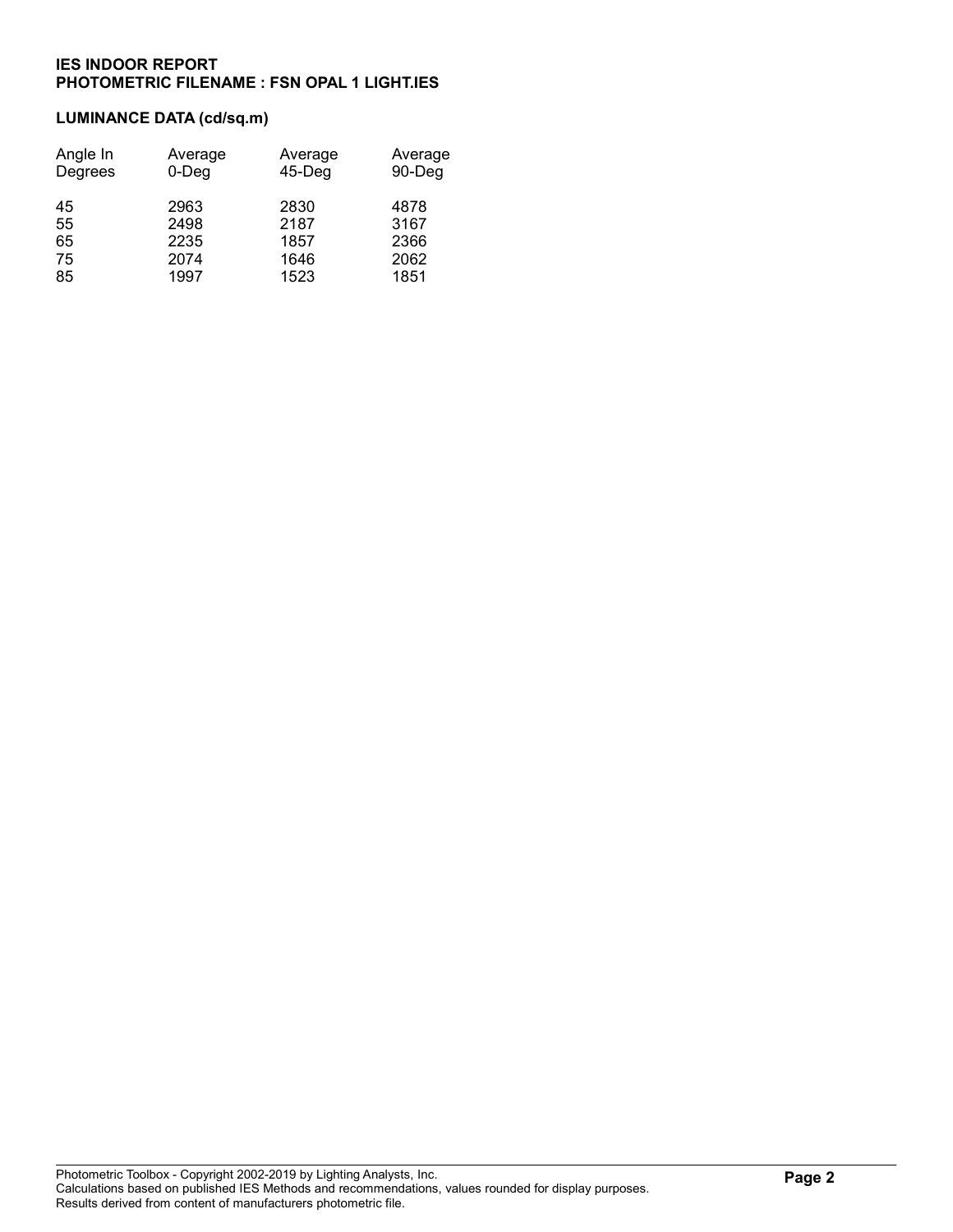#### CANDELA TABULATION

|              | 0.0              | 22.5             | 45.0             | 67.5             | 90.0             | 112.5            | 135.0            | 157.5            | 180.0            |
|--------------|------------------|------------------|------------------|------------------|------------------|------------------|------------------|------------------|------------------|
| 0.0          | 86.76            | 86.76            | 86.76            | 86.76            | 86.76            | 86.76            | 86.76            | 86.76            | 86.76            |
| 0.5          | 85.92            | 86.17            | 86.50            | 86.54            | 86.82            | 87.17            | 87.44            | 87.46            | 87.47            |
| 1.0          | 86.14            | 86.43            | 86.57            | 86.63            | 86.93            | 87.49            | 87.92            | 88.09            | 88.22            |
| 1.5          | 86.83            | 87.00            | 87.00            | 86.85            | 87.22            | 87.95            | 88.58            | 88.98            | 89.14            |
| 2.0          | 87.60            | 87.67            | 87.62            | 87.19            | 87.56            | 88.45            | 89.35            | 89.97            | 90.17            |
| 2.5          | 88.54            | 88.60            | 88.34            | 87.70            | 87.99            | 89.05            | 90.22            | 91.06            | 91.29            |
| 3.0          | 89.66            | 89.47            | 89.14            | 88.30            | 88.43            | 89.67            | 91.20            | 92.14            | 92.45            |
| 3.5          | 90.79            | 90.52            | 90.03            | 88.91            | 88.94            | 90.31            | 92.11            | 93.27            | 93.76            |
| 4.0          | 91.96            | 91.68            | 90.86            | 89.59<br>90.23   | 89.45            | 91.06            | 93.12            | 94.42            | 94.90            |
| 4.5          | 93.14<br>94.25   | 92.73            | 91.82            | 90.92            | 90.00<br>90.52   | 91.81<br>92.55   | 94.10            | 95.62<br>96.72   | 96.18<br>97.39   |
| 5.0          | 95.37            | 93.93<br>94.98   | 92.75<br>93.68   | 91.69            | 91.09            | 93.29            | 95.02<br>96.03   | 97.94            | 98.59            |
| 5.5<br>6.0   | 96.66            | 96.14            | 94.63            | 92.43            | 91.66            | 94.09            | 97.09            | 99.15            | 99.99            |
| 6.5          | 97.82            | 97.26            | 95.65            | 93.15            | 92.19            | 94.85            | 98.08            | 100.32           | 101.10           |
| 7.0          | 98.98            | 98.34            | 96.61            | 93.92            | 92.80            | 95.62            | 99.14            | 101.54           | 102.38           |
| 7.5          | 100.13           | 99.55            | 97.59            | 94.68            | 93.40            | 96.42            | 100.20           | 102.73           | 103.62           |
| 8.0          | 101.22           | 100.66           | 98.60            | 95.41            | 94.00            | 97.21            | 101.20           | 103.89           | 104.81           |
| 8.5          | 102.34           | 101.81           | 99.57            | 96.18            | 94.55            | 98.01            | 102.25           | 105.05           | 106.00           |
| 9.0          | 103.60           | 102.88           | 100.56           | 96.95            | 95.19            | 98.80            | 103.33           | 106.17           | 107.19           |
| 9.5          | 104.78           | 103.99           | 101.57           | 97.70            | 95.84            | 99.61            | 104.26           | 107.26           | 108.38           |
| 10.0         | 105.91           | 105.15           | 102.53           | 98.48            | 96.40            | 100.36           | 105.26           | 108.47           | 109.55           |
| 10.5         | 107.03           | 106.37           | 103.54           | 99.29            | 97.00            | 101.17           | 106.30           | 109.58           | 110.73           |
| 11.0         | 108.31           | 107.42           | 104.51           | 100.06           | 97.60            | 101.97           | 107.26           | 110.69           | 111.90           |
| 11.5         | 109.51           | 108.54           | 105.46           | 100.90           | 98.21            | 102.77           | 108.27           | 111.76           | 112.99           |
| 12.0         | 110.62           | 109.69           | 106.47           | 101.67           | 98.82            | 103.57           | 109.25           | 112.91           | 114.12           |
| 12.5         | 111.53           | 110.72           | 107.52           | 102.42           | 99.41            | 104.40           | 110.21           | 113.91           | 115.23           |
| 13.0         | 112.17           | 111.73           | 108.45           | 103.20           | 99.98            | 105.17           | 111.18           | 115.01           | 116.22           |
| 13.5         | 112.57           | 112.53           | 109.48           | 103.96           | 100.60           | 105.98           | 112.12           | 116.02           | 117.05           |
| 14.0         | 112.70           | 113.04           | 110.40           | 104.66           | 101.20           | 106.73           | 113.04           | 116.94           | 117.60           |
| 14.5         | 113.01           | 113.46           | 111.37           | 105.45           | 101.73           | 107.50           | 113.95           | 117.69           | 117.90           |
| 15.0         | 113.24           | 113.73           | 112.28           | 106.21           | 102.39           | 108.26           | 114.91           | 118.23           | 118.03           |
| 15.5         | 113.47           | 113.94           | 113.15           | 106.98           | 102.99           | 108.98           | 115.78           | 118.44           | 117.99           |
| 16.0         | 113.55           | 114.21           | 113.89           | 107.74           | 103.50           | 109.75           | 116.65           | 118.57           | 117.93           |
| 16.5         | 113.65<br>113.66 | 114.24<br>114.31 | 114.56           | 108.45<br>109.17 | 104.05           | 110.49           | 117.54           | 118.55           | 117.79           |
| 17.0         | 113.79           | 114.46           | 115.14<br>115.60 | 109.92           | 104.70<br>105.22 | 111.18<br>111.87 | 118.33<br>119.01 | 118.45<br>118.34 | 117.58<br>117.50 |
| 17.5<br>18.0 | 113.72           | 114.44           | 115.89           | 110.61           | 105.77           | 112.61           | 119.62           | 118.15           | 117.23           |
| 18.5         | 113.79           | 114.43           | 116.14           | 111.31           | 106.35           | 113.28           | 120.00           | 117.97           | 116.96           |
| 19.0         | 113.77           | 114.48           | 116.25           | 112.01           | 106.91           | 113.99           | 120.21           | 117.77           | 116.70           |
| 19.5         | 113.62           | 114.33           | 116.33           | 112.72           | 107.47           | 114.64           | 120.29           | 117.55           | 116.40           |
| 20.0         | 113.43           | 114.29           | 116.36           | 113.35           | 108.00           | 115.35           | 120.25           | 117.25           | 116.16           |
| 20.5         | 113.27           | 114.20           | 116.35           | 114.05           | 108.59           | 115.99           | 120.14           | 116.99           | 115.81           |
| 21.0         | 112.90           | 113.95           | 116.31           | 114.68           | 109.13           | 116.66           | 119.98           | 116.69           | 115.48           |
| 21.5         | 112.70           | 113.70           | 116.23           | 115.34           | 109.69           | 117.32           | 119.77           | 116.32           | 115.15           |
| 22.0         | 112.50           | 113.51           | 116.10           | 115.94           | 110.25           | 117.92           | 119.55           | 115.98           | 114.72           |
| 22.5         | 112.17           | 113.18           | 115.97           | 116.51           | 110.82           | 118.56           | 119.33           | 115.56           | 114.21           |
| 23.0         | 111.85           | 112.79           | 115.83           | 117.01           | 111.35           | 119.12           | 119.02           | 115.12           | 113.79           |
| 23.5         | 111.39           | 112.33           | 115.55           | 117.36           | 111.82           | 119.71           | 118.67           | 114.70           | 113.22           |
| 24.0         | 110.95           | 111.85           | 115.30           | 117.66           | 112.38           | 120.26           | 118.33           | 114.13           | 112.64           |
| 24.5         | 110.57           | 111.46           | 115.01           | 117.92           | 112.87           | 120.80           | 117.95           | 113.50           | 112.12           |
| 25.0         | 110.11           | 110.93           | 114.61           | 118.13           | 113.37           | 121.27           | 117.52           | 112.97           | 111.53           |
| 25.5         | 109.60           | 110.43           | 114.23           | 118.29           | 113.87           | 121.63           | 117.11           | 112.33           | 110.86           |
| 26.0         | 109.04           | 109.86           | 113.76           | 118.33           | 114.30           | 121.95           | 116.57           | 111.64           | 110.22           |
| 26.5         | 108.51           | 109.27           | 113.27           | 118.45           | 114.76           | 122.15           | 116.08           | 110.98           | 109.46           |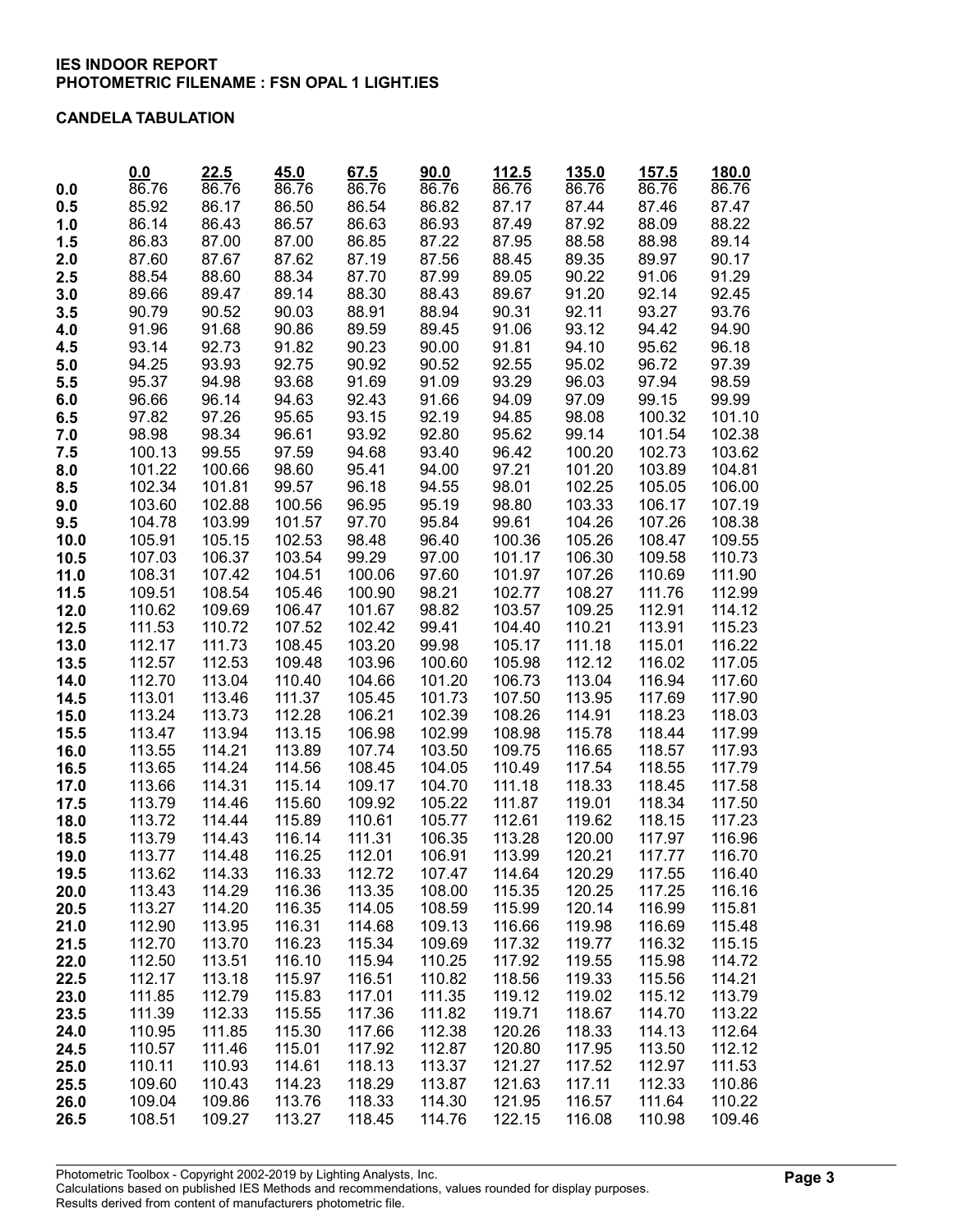| 27.0         | 107.78           | 108.62           | 112.72           | 118.41           | 115.18           | 122.24           | 115.53           | 110.21           | 108.74           |
|--------------|------------------|------------------|------------------|------------------|------------------|------------------|------------------|------------------|------------------|
| 27.5         | 107.28           | 108.07           | 112.15           | 118.33           | 115.59           | 122.26           | 114.88           | 109.50           | 108.00           |
| 28.0         | 106.54           | 107.40           | 111.48           | 118.14           | 115.97           | 122.18           | 114.23           | 108.71           | 107.20           |
| 28.5         | 105.83           | 106.62           | 110.80           | 117.93           | 116.40           | 121.94           | 113.52           | 107.90           | 106.34           |
| 29.0         | 105.15<br>104.40 | 105.88<br>105.18 | 110.13<br>109.37 | 117.55<br>117.16 | 116.82           | 121.63<br>121.21 | 112.75<br>111.97 | 107.03<br>106.16 | 105.48<br>104.60 |
| 29.5<br>30.0 | 103.65           | 104.41           | 108.56           | 116.68           | 117.20<br>117.51 | 120.68           | 111.13           | 105.27           | 103.63           |
| 30.5         | 102.71           | 103.61           | 107.73           | 116.09           | 117.91           | 120.11           | 110.19           | 104.31           | 102.62           |
| 31.0         | 101.97           | 102.87           | 106.86           | 115.57           | 118.22           | 119.47           | 109.28           | 103.33           | 101.67           |
| 31.5         | 101.17           | 102.02           | 106.02           | 114.95           | 118.57           | 118.77           | 108.32           | 102.37           | 100.60           |
| 32.0         | 100.22           | 101.13           | 105.18           | 114.23           | 118.91           | 117.96           | 107.34           | 101.36           | 99.60            |
| 32.5         | 99.36            | 100.29           | 104.19           | 113.53           | 119.11           | 117.07           | 106.31           | 100.28           | 98.42            |
| 33.0         | 98.43            | 99.35            | 103.27           | 112.70           | 119.36           | 116.10           | 105.31           | 99.18            | 97.33            |
| 33.5         | 97.36            | 98.49            | 102.34           | 111.82           | 119.55           | 115.15           | 104.27           | 98.05            | 96.03            |
| 34.0         | 96.49            | 97.50            | 101.31           | 110.99           | 119.49           | 114.01           | 103.15           | 96.96            | 94.93            |
| 34.5         | 95.56            | 96.54            | 100.35           | 109.96           | 119.34           | 112.92           | 102.06           | 95.80            | 93.72            |
| 35.0         | 94.46            | 95.53            | 99.31            | 108.93           | 118.84           | 111.78           | 100.87           | 94.62            | 92.43            |
| 35.5         | 93.48            | 94.60            | 98.31            | 107.87           | 118.16           | 110.60           | 99.75            | 93.43            | 91.16            |
| 36.0         | 92.44            | 93.51            | 97.23            | 106.76           | 117.28           | 109.35           | 98.58            | 92.14            | 89.95            |
| 36.5         | 91.34            | 92.49            | 96.22            | 105.56           | 116.24           | 108.16           | 97.39            | 90.96            | 88.62            |
| 37.0         | 90.37            | 91.47            | 95.14            | 104.33           | 114.93           | 106.82           | 96.17            | 89.72            | 87.35            |
| 37.5         | 89.33            | 90.40            | 94.00            | 103.08           | 113.29           | 105.51           | 94.93            | 88.40            | 86.00            |
| 38.0         | 88.23            | 89.30            | 92.96            | 101.83           | 111.48           | 104.19           | 93.71            | 87.10            | 84.67            |
| 38.5         | 87.17            | 88.21            | 91.82            | 100.49           | 109.60           | 102.80           | 92.38            | 85.73            | 83.38            |
| 39.0         | 86.10<br>85.08   | 87.17<br>86.05   | 90.73<br>89.60   | 99.16<br>97.78   | 107.66<br>105.72 | 101.47<br>100.07 | 91.12<br>89.81   | 84.43<br>83.06   | 82.07<br>80.69   |
| 39.5<br>40.0 | 84.20            | 84.98            | 88.44            | 96.41            | 103.77           | 98.69            | 88.52            | 81.72            | 79.40            |
| 40.5         | 83.18            | 83.89            | 87.28            | 95.06            | 101.92           | 97.27            | 87.15            | 80.37            | 78.06            |
| 41.0         | 82.15            | 82.84            | 86.15            | 93.64            | 100.07           | 95.88            | 85.82            | 79.02            | 76.77            |
| 41.5         | 81.38            | 81.81            | 84.94            | 92.32            | 98.28            | 94.46            | 84.44            | 77.65            | 75.53            |
| 42.0         | 80.54            | 80.78            | 83.76            | 90.93            | 96.62            | 93.04            | 83.08            | 76.31            | 74.28            |
| 42.5         | 79.84            | 79.76            | 82.55            | 89.53            | 94.91            | 91.59            | 81.66            | 74.99            | 73.08            |
| 43.0         | 79.24            | 78.81            | 81.37            | 88.15            | 93.30            | 90.17            | 80.24            | 73.70            | 71.83            |
| 43.5         | 78.72            | 77.99            | 80.15            | 86.70            | 91.79            | 88.68            | 78.85            | 72.46            | 70.79            |
| 44.0         | 78.29            | 77.16            | 78.97            | 85.28            | 90.28            | 87.18            | 77.37            | 71.15            | 69.78            |
| 44.5         | 77.65            | 76.52            | 77.78            | 83.94            | 88.82            | 85.71            | 75.94            | 70.00            | 68.83            |
| 45.0         | 77.12            | 75.90            | 76.56            | 82.43            | 87.36            | 84.15            | 74.49            | 68.89            | 68.06            |
| 45.5         | 76.62            | 75.31            | 75.44            | 81.04            | 86.00            | 82.67            | 73.12            | 67.88            | 67.30            |
| 46.0         | 76.07            | 74.82            | 74.27            | 79.62            | 84.56            | 81.09            | 71.70            | 66.94            | 66.58            |
| 46.5         | 75.49            | 74.26            | 73.13            | 78.20            | 83.21            | 79.51<br>77.94   | 70.29            | 66.12            | 65.82            |
| 47.0<br>47.5 | 74.90<br>74.38   | 73.67<br>73.15   | 72.07<br>70.97   | 76.70<br>75.26   | 81.76<br>80.29   | 76.32            | 68.83<br>67.50   | 65.36<br>64.60   | 65.05<br>64.28   |
| 48.0         | 73.85            | 72.62            | 70.03            | 73.82            | 78.82            | 74.71            | 66.17            | 63.88            | 63.48            |
| 48.5         | 73.27            | 72.01            | 69.11            | 72.30            | 77.30            | 73.05            | 64.84            | 63.12            | 62.81            |
| 49.0         | 72.80            | 71.47            | 68.32            | 70.88            | 75.75            | 71.47            | 63.62            | 62.39            | 62.09            |
| 49.5         | 72.26            | 70.91            | 67.51            | 69.38            | 74.16            | 69.82            | 62.44            | 61.64            | 61.34            |
| 50.0         | 71.73            | 70.38            | 66.80            | 67.93            | 72.54            | 68.25            | 61.40            | 60.95            | 60.67            |
| 50.5         | 71.20            | 69.81            | 66.07            | 66.54            | 70.84            | 66.62            | 60.42            | 60.20            | 59.97            |
| 51.0         | 70.72            | 69.30            | 65.45            | 65.18            | 69.14            | 64.98            | 59.53            | 59.52            | 59.23            |
| 51.5         | 70.28            | 68.72            | 64.89            | 63.66            | 67.43            | 63.39            | 58.74            | 58.79            | 58.60            |
| 52.0         | 69.70            | 68.25            | 64.39            | 62.33            | 65.62            | 61.81            | 57.99            | 58.16            | 57.95            |
| 52.5         | 69.30            | 67.73            | 63.83            | 60.99            | 63.77            | 60.25            | 57.35            | 57.47            | 57.29            |
| 53.0         | 68.80            | 67.19            | 63.30            | 59.61            | 62.02            | 58.71            | 56.63            | 56.76            | 56.64            |
| 53.5         | 68.38            | 66.70            | 62.75            | 58.42            | 60.21            | 57.25            | 55.96            | 56.24            | 55.98            |
| 54.0         | 67.95            | 66.26            | 62.24            | 57.19            | 58.44            | 55.80            | 55.32            | 55.52            | 55.39            |
| 54.5         | 67.38            | 65.74            | 61.70            | 56.07            | 56.76            | 54.47            | 54.67            | 54.91            | 54.85            |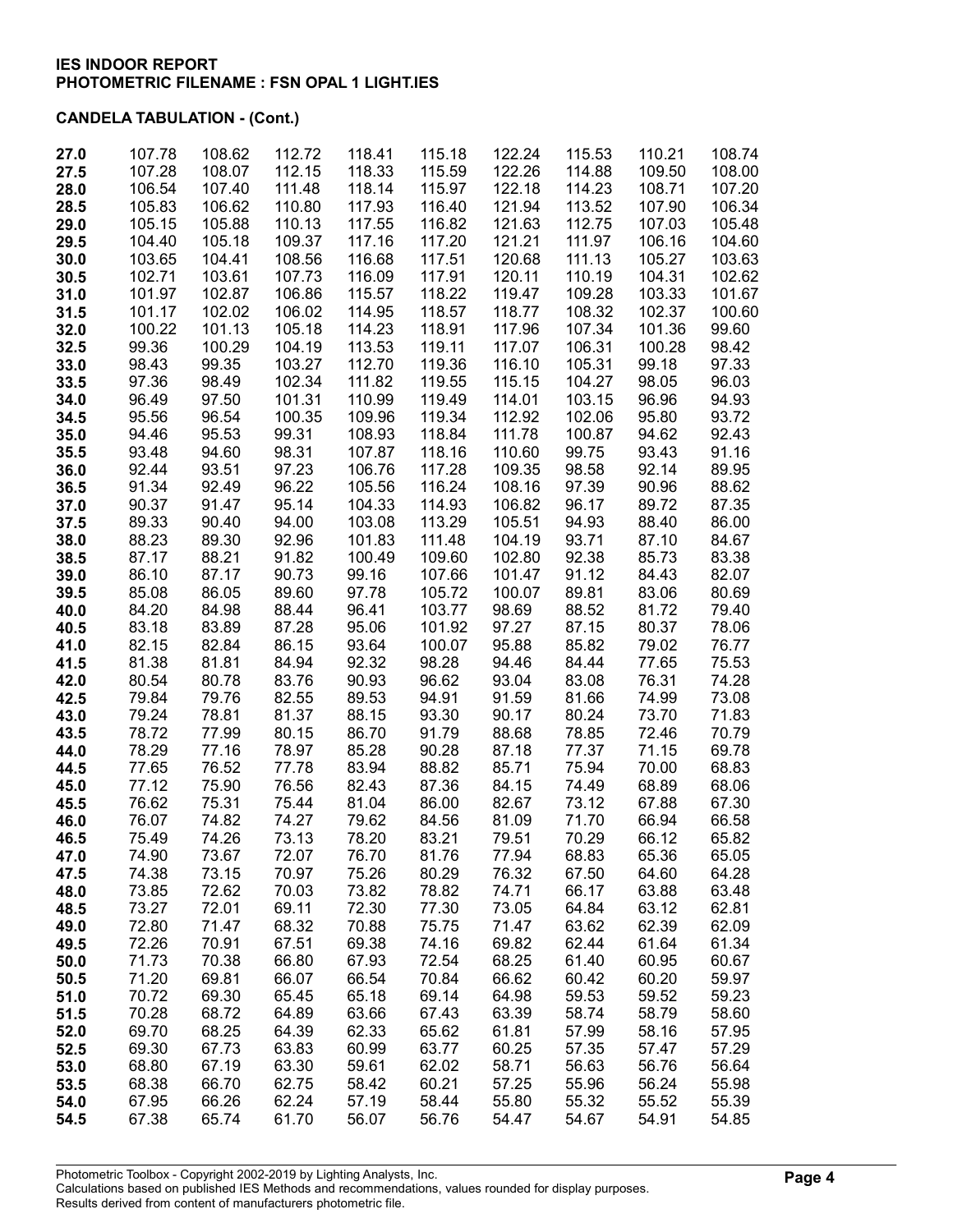| 55.0         | 66.93          | 65.34          | 61.18          | 55.06          | 55.05          | 53.12          | 54.03          | 54.27          | 54.21          |
|--------------|----------------|----------------|----------------|----------------|----------------|----------------|----------------|----------------|----------------|
| 55.5         | 66.63          | 64.89          | 60.65          | 54.22          | 53.44          | 51.86          | 53.39          | 53.69          | 53.68          |
| 56.0         | 66.22          | 64.43          | 60.16          | 53.36          | 51.82          | 50.80          | 52.75          | 53.10          | 53.08          |
| 56.5         | 65.81          | 63.97          | 59.61          | 52.67          | 50.31          | 49.79          | 52.13          | 52.53          | 52.50          |
| 57.0         | 65.46          | 63.60          | 59.12          | 51.93          | 48.90          | 49.02          | 51.55          | 51.94          | 51.96          |
| 57.5         | 65.04          | 63.10          | 58.63          | 51.23          | 47.50          | 48.41          | 50.95          | 51.37          | 51.42          |
| 58.0         | 64.71          | 62.70          | 58.11          | 50.72          | 46.20          | 47.91          | 50.31          | 50.83          | 50.87          |
| 58.5         | 64.25          | 62.33          | 57.67          | 50.33          | 45.06          | 47.38          | 49.74          | 50.27          | 50.29          |
| 59.0         | 63.94          | 61.91          | 57.21          | 49.86          | 44.09          | 46.89          | 49.18          | 49.70          | 49.78          |
| 59.5         | 63.55          | 61.51          | 56.73          | 49.45          | 43.29          | 46.41<br>45.91 | 48.58          | 49.21<br>48.67 | 49.32          |
| 60.0<br>60.5 | 63.13<br>62.76 | 61.14<br>60.76 | 56.29<br>55.86 | 49.02<br>48.58 | 42.69<br>42.19 | 45.38          | 48.06<br>47.50 | 48.11          | 48.74<br>48.29 |
| 61.0         | 62.43          | 60.37          | 55.41          | 48.12          | 41.78          | 44.86          | 46.93          | 47.62          | 47.71          |
| 61.5         | 62.16          | 60.03          | 54.90          | 47.71          | 41.41          | 44.37          | 46.43          | 47.10          | 47.28          |
| 62.0         | 61.76          | 59.63          | 54.52          | 47.20          | 41.06          | 43.89          | 45.88          | 46.60          | 46.73          |
| 62.5         | 61.39          | 59.25          | 54.09          | 46.79          | 40.65          | 43.37          | 45.39          | 46.11          | 46.21          |
| 63.0         | 61.07          | 58.88          | 53.64          | 46.34          | 40.26          | 42.87          | 44.89          | 45.55          | 45.78          |
| 63.5         | 60.65          | 58.51          | 53.24          | 45.90          | 39.86          | 42.37          | 44.38          | 45.12          | 45.25          |
| 64.0         | 60.32          | 58.19          | 52.87          | 45.48          | 39.45          | 41.92          | 43.85          | 44.64          | 44.80          |
| 64.5         | 60.08          | 57.83          | 52.43          | 45.01          | 39.03          | 41.41          | 43.39          | 44.18          | 44.31          |
| 65.0         | 59.74          | 57.47          | 52.10          | 44.59          | 38.63          | 40.95          | 42.90          | 43.68          | 43.85          |
| 65.5         | 59.36          | 57.12          | 51.65          | 44.19          | 38.21          | 40.42          | 42.36          | 43.27          | 43.38          |
| 66.0         | 59.03          | 56.81          | 51.29          | 43.75          | 37.80          | 39.97          | 41.91          | 42.79          | 42.93          |
| 66.5         | 58.74          | 56.43          | 50.89          | 43.29          | 37.40          | 39.51          | 41.41          | 42.32          | 42.51          |
| 67.0         | 58.43          | 56.14          | 50.50          | 42.95          | 36.92          | 39.01          | 40.90          | 41.85          | 42.04          |
| 67.5         | 58.06          | 55.79          | 50.10          | 42.53          | 36.55          | 38.52          | 40.49          | 41.41          | 41.58          |
| 68.0         | 57.74          | 55.43          | 49.75          | 42.05          | 36.16          | 38.13          | 40.04          | 40.95          | 41.17          |
| 68.5         | 57.46          | 55.10          | 49.39          | 41.68          | 35.72          | 37.61          | 39.57          | 40.55          | 40.78          |
| 69.0         | 57.17          | 54.81          | 49.00          | 41.27          | 35.29          | 37.21          | 39.16          | 40.10          | 40.26          |
| 69.5         | 56.85          | 54.47          | 48.65          | 40.83          | 34.89          | 36.78          | 38.70          | 39.67          | 39.86          |
| 70.0<br>70.5 | 56.57<br>56.20 | 54.18<br>53.84 | 48.26<br>47.87 | 40.47<br>40.08 | 34.46<br>34.04 | 36.29<br>35.86 | 38.29<br>37.85 | 39.25<br>38.85 | 39.48<br>38.96 |
| 71.0         | 55.88          | 53.52          | 47.59          | 39.63          | 33.63          | 35.43          | 37.41          | 38.39          | 38.61          |
| 71.5         | 55.63          | 53.27          | 47.24          | 39.28          | 33.23          | 35.00          | 36.98          | 38.00          | 38.20          |
| 72.0         | 55.34          | 52.94          | 46.87          | 38.87          | 32.84          | 34.54          | 36.58          | 37.57          | 37.80          |
| 72.5         | 55.07          | 52.63          | 46.56          | 38.45          | 32.43          | 34.14          | 36.16          | 37.19          | 37.38          |
| 73.0         | 54.74          | 52.33          | 46.22          | 38.12          | 32.03          | 33.71          | 35.77          | 36.76          | 36.99          |
| 73.5         | 54.43          | 52.05          | 45.87          | 37.71          | 31.63          | 33.28          | 35.34          | 36.39          | 36.58          |
| 74.0         | 54.22          | 51.72          | 45.55          | 37.31          | 31.25          | 32.87          | 34.96          | 35.99          | 36.21          |
| 74.5         | 53.99          | 51.41          | 45.19          | 36.98          | 30.82          | 32.45          | 34.56          | 35.60          | 35.80          |
| 75.0         | 53.66          | 51.16          | 44.88          | 36.63          | 30.47          | 32.08          | 34.19          | 35.24          | 35.39          |
| 75.5         | 53.33          | 50.85          | 44.60          | 36.23          | 30.09          | 31.70          | 33.79          | 34.81          | 35.02          |
| 76.0         | 53.06          | 50.57          | 44.29          | 35.89          | 29.68          | 31.27          | 33.39          | 34.44          | 34.62          |
| 76.5         | 52.74          | 50.29          | 43.94          | 35.55          | 29.29          | 30.92          | 33.01          | 34.06          | 34.27          |
| 77.0         | 52.42          | 49.99          | 43.69          | 35.19          | 28.95          | 30.54          | 32.61          | 33.71          | 33.91          |
| 77.5         | 52.26<br>51.96 | 49.75<br>49.45 | 43.36          | 34.82<br>34.50 | 28.55<br>28.22 | 30.12<br>29.78 | 32.25<br>31.89 | 33.31<br>32.94 | 33.58<br>33.18 |
| 78.0<br>78.5 | 51.62          | 49.15          | 43.01<br>42.76 | 34.10          | 27.83          | 29.41          | 31.53          | 32.58          | 32.83          |
| 79.0         | 51.44          | 48.87          | 42.46          | 33.81          | 27.47          | 29.01          | 31.15          | 32.23          | 32.40          |
| 79.5         | 51.09          | 48.60          | 42.12          | 33.51          | 27.11          | 28.64          | 30.79          | 31.85          | 32.07          |
| 80.0         | 50.93          | 48.32          | 41.87          | 33.12          | 26.77          | 28.28          | 30.43          | 31.50          | 31.72          |
| 80.5         | 50.64          | 48.08          | 41.55          | 32.82          | 26.45          | 27.93          | 30.05          | 31.18          | 31.41          |
| 81.0         | 50.35          | 47.82          | 41.26          | 32.50          | 26.10          | 27.57          | 29.75          | 30.81          | 31.00          |
| 81.5         | 50.16          | 47.51          | 41.00          | 32.18          | 25.81          | 27.27          | 29.41          | 30.48          | 30.67          |
| 82.0         | 49.83          | 47.25          | 40.69          | 31.90          | 25.48          | 26.91          | 29.03          | 30.18          | 30.36          |
| 82.5         | 49.61          | 47.04          | 40.38          | 31.61          | 25.14          | 26.54          | 28.71          | 29.84          | 30.03          |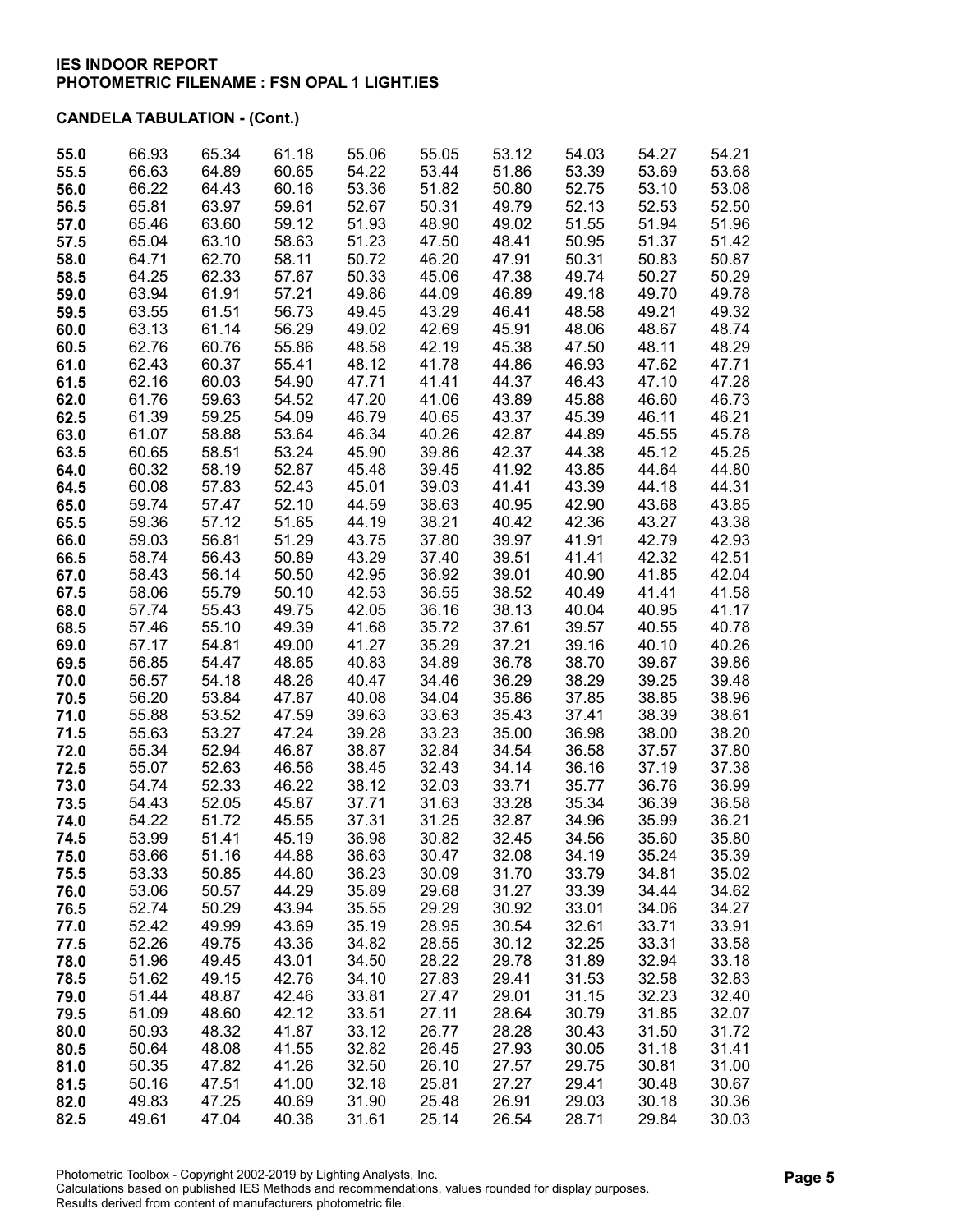| 83.0  | 49.28 | 46.73 | 40.14 | 31.28 | 24.81 | 26.24 | 28.39          | 29.50 | 29.68 |
|-------|-------|-------|-------|-------|-------|-------|----------------|-------|-------|
| 83.5  | 49.04 | 46.51 | 39.87 | 30.98 | 24.51 | 25.93 | 28.05          | 29.15 | 29.33 |
| 84.0  | 48.83 | 46.27 | 39.57 | 30.73 | 24.20 | 25.59 | 27.75          | 28.86 | 29.00 |
| 84.5  | 48.57 | 45.98 | 39.35 | 30.41 | 23.91 | 25.27 | 27.41          | 28.50 | 28.66 |
| 85.0  | 48.36 | 45.72 | 39.09 | 30.15 | 23.64 | 24.95 | 27.12          | 28.21 | 28.42 |
|       |       |       |       |       |       | 24.61 |                |       |       |
| 85.5  | 48.13 | 45.48 | 38.80 | 29.88 | 23.32 |       | 26.84          | 27.89 | 28.07 |
| 86.0  | 47.89 | 45.23 | 38.55 | 29.59 | 23.06 | 24.34 | 26.48          | 27.51 | 27.82 |
| 86.5  | 47.64 | 45.03 | 38.35 | 29.34 | 22.77 | 24.03 | 26.18          | 27.23 | 27.41 |
| 87.0  | 47.37 | 44.78 | 38.06 | 29.15 | 22.51 | 23.74 | 25.91          | 26.97 | 27.13 |
| 87.5  | 47.15 | 44.52 | 37.85 | 28.85 | 22.31 | 23.47 | 25.61          | 26.64 | 26.87 |
| 88.0  | 46.94 | 44.37 | 37.64 | 28.66 | 22.01 | 23.20 | 25.35          | 26.37 | 26.54 |
| 88.5  | 46.71 | 44.14 | 37.41 | 28.45 | 21.83 | 22.93 | 25.07          | 26.10 | 26.25 |
| 89.0  | 46.67 | 44.01 | 37.24 | 28.22 | 21.62 | 22.74 | 24.80          | 25.79 | 25.92 |
| 89.5  | 46.69 | 44.00 | 37.24 | 28.20 | 21.47 | 22.54 | 24.55          | 25.54 | 25.67 |
| 90.0  | 46.60 | 44.06 | 37.31 | 28.24 | 21.55 | 22.49 | 24.45          | 25.39 | 25.50 |
| 90.5  | 46.75 | 44.12 | 37.32 | 28.27 | 21.55 | 22.51 | 24.39          | 25.31 | 25.45 |
| 91.0  | 46.88 | 44.16 | 37.38 | 28.33 | 21.53 | 22.51 | 24.34          | 25.27 | 25.40 |
| 91.5  | 46.92 | 44.28 | 37.43 | 28.39 | 21.60 | 22.52 | 24.33          | 25.25 | 25.31 |
| 92.0  | 47.00 | 44.27 | 37.53 | 28.37 | 21.61 | 22.52 | 24.28          | 25.17 | 25.28 |
| 92.5  | 47.06 | 44.35 | 37.57 | 28.45 | 21.67 | 22.49 | 24.24          | 25.09 | 25.21 |
| 93.0  | 47.14 | 44.42 | 37.57 | 28.52 | 21.65 | 22.43 | 24.24          | 25.06 | 25.17 |
| 93.5  | 47.26 | 44.47 | 37.71 | 28.55 | 21.75 | 22.44 | 24.24          | 25.02 | 25.10 |
| 94.0  | 47.31 | 44.57 | 37.75 | 28.63 | 21.73 | 22.42 | 24.15          | 24.98 | 25.02 |
| 94.5  | 47.38 | 44.60 | 37.81 | 28.65 | 21.78 | 22.37 | 24.18          | 24.91 | 24.90 |
| 95.0  | 47.53 | 44.67 | 37.85 | 28.70 | 21.78 | 22.37 | 24.11          | 24.77 | 24.83 |
| 95.5  | 47.51 | 44.78 | 37.90 | 28.76 | 21.81 | 22.36 | 24.06          | 24.73 | 24.80 |
| 96.0  | 47.63 | 44.83 | 37.97 | 28.80 | 21.83 | 22.34 | 24.01          | 24.68 | 24.67 |
| 96.5  | 47.69 | 44.88 | 38.09 | 28.83 | 21.89 | 22.31 | 23.95          | 24.57 | 24.61 |
| 97.0  | 47.76 | 44.95 | 38.07 | 28.90 | 21.88 | 22.29 | 23.92          | 24.50 | 24.48 |
| 97.5  | 47.81 | 45.01 | 38.13 | 28.98 | 21.89 | 22.24 | 23.89          | 24.48 | 24.43 |
| 98.0  | 47.92 | 45.02 | 38.20 | 28.97 | 21.97 | 22.26 | 23.80          | 24.38 | 24.35 |
| 98.5  | 47.93 | 45.11 | 38.25 | 29.06 | 21.98 | 22.20 | 23.77          | 24.31 | 24.25 |
| 99.0  | 47.99 | 45.17 | 38.25 | 29.14 | 22.01 | 22.14 | 23.75          | 24.23 | 24.17 |
| 99.5  | 48.06 | 45.19 | 38.32 | 29.11 | 22.03 | 22.14 | 23.64          | 24.15 | 24.03 |
| 100.0 | 48.08 | 45.24 | 38.35 | 29.17 | 22.08 | 22.10 | 23.62          | 24.08 | 23.97 |
| 100.5 | 48.16 | 45.25 | 38.36 | 29.22 | 22.09 | 22.07 | 23.59          | 23.98 | 23.87 |
| 101.0 | 48.15 | 45.28 | 38.40 | 29.28 | 22.14 | 22.03 | 23.53          | 23.87 | 23.77 |
| 101.5 | 48.26 | 45.30 | 38.44 | 29.30 | 22.16 | 21.96 | 23.46          | 23.81 | 23.63 |
| 102.0 | 48.22 | 45.33 | 38.43 | 29.35 | 22.24 | 21.94 | 23.39          | 23.70 | 23.59 |
| 102.5 | 48.25 | 45.33 | 38.44 | 29.36 | 22.24 | 21.91 |                | 23.60 | 23.49 |
|       | 48.26 | 45.36 | 38.46 | 29.40 | 22.30 | 21.83 | 23.30<br>23.22 | 23.52 | 23.40 |
| 103.0 |       |       |       | 29.46 |       |       | 23.16          |       |       |
| 103.5 | 48.26 | 45.37 | 38.44 |       | 22.28 | 21.80 |                | 23.46 | 23.22 |
| 104.0 | 48.34 | 45.38 | 38.40 | 29.40 | 22.30 | 21.75 | 23.07          | 23.36 | 23.18 |
| 104.5 | 48.36 | 45.42 | 38.41 | 29.46 | 22.32 | 21.69 | 22.95          | 23.24 | 23.02 |
| 105.0 | 48.27 | 45.43 | 38.39 | 29.49 | 22.38 | 21.63 | 22.84          | 23.17 | 22.91 |
| 105.5 | 48.32 | 45.37 | 38.38 | 29.43 | 22.40 | 21.58 | 22.73          | 23.04 | 22.78 |
| 106.0 | 48.36 | 45.38 | 38.41 | 29.45 | 22.37 | 21.54 | 22.62          | 22.90 | 22.70 |
| 106.5 | 48.34 | 45.40 | 38.39 | 29.45 | 22.40 | 21.49 | 22.52          | 22.80 | 22.57 |
| 107.0 | 48.37 | 45.40 | 38.36 | 29.44 | 22.37 | 21.45 | 22.40          | 22.65 | 22.47 |
| 107.5 | 48.34 | 45.37 | 38.35 | 29.43 | 22.37 | 21.39 | 22.30          | 22.53 | 22.30 |
| 108.0 | 48.34 | 45.36 | 38.33 | 29.48 | 22.40 | 21.27 | 22.19          | 22.33 | 22.13 |
| 108.5 | 48.36 | 45.35 | 38.35 | 29.43 | 22.36 | 21.25 | 22.09          | 22.21 | 21.95 |
| 109.0 | 48.27 | 45.34 | 38.30 | 29.43 | 22.38 | 21.14 | 21.98          | 22.04 | 21.84 |
| 109.5 | 48.30 | 45.27 | 38.25 | 29.39 | 22.33 | 21.11 | 21.87          | 21.91 | 21.59 |
| 110.0 | 48.25 | 45.28 | 38.22 | 29.39 | 22.36 | 21.06 | 21.76          | 21.71 | 21.51 |
| 110.5 | 48.26 | 45.20 | 38.22 | 29.38 | 22.32 | 21.00 | 21.62          | 21.61 | 21.26 |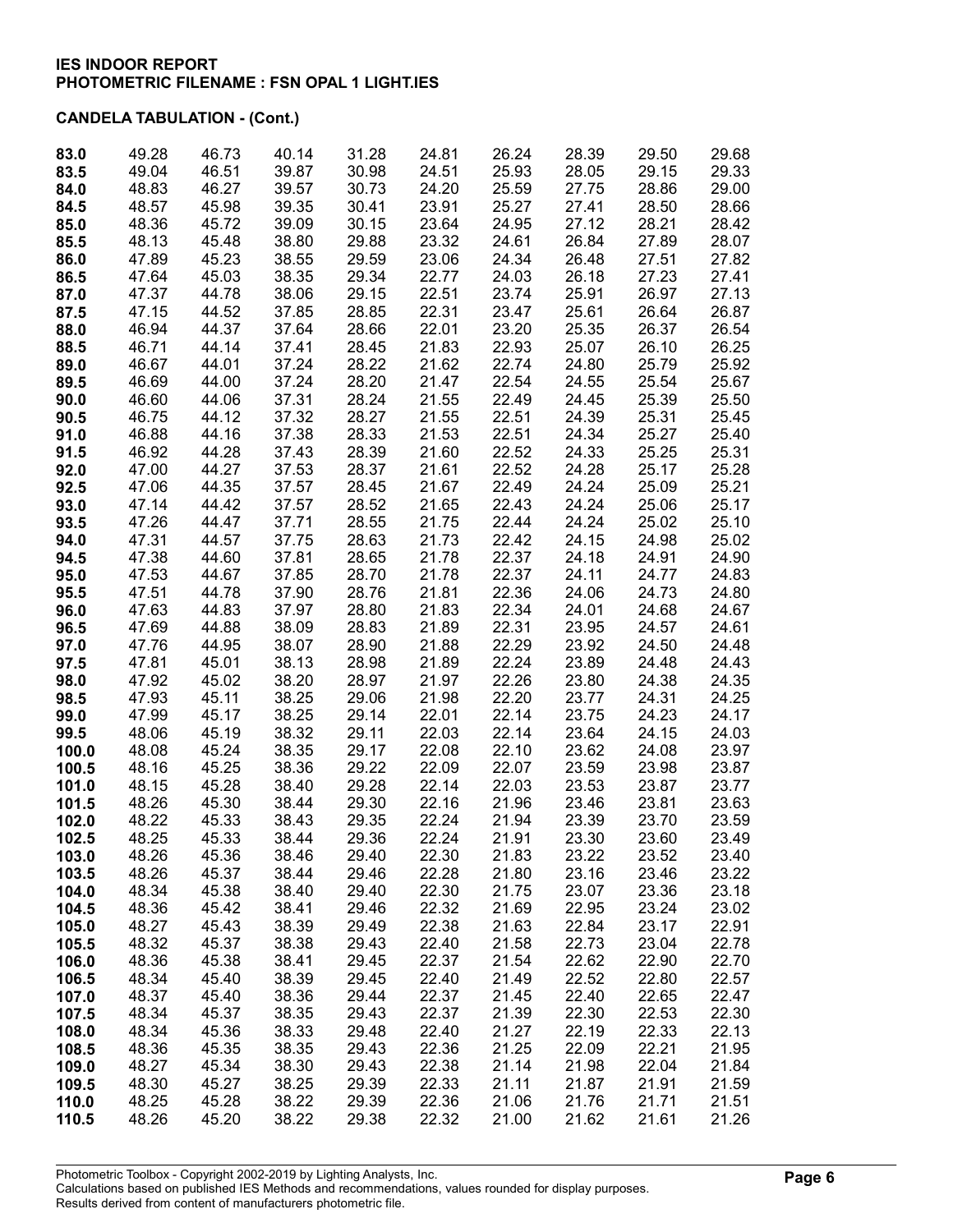| 111.0          | 48.20          | 45.21          | 38.18          | 29.41          | 22.33          | 20.94          | 21.53          | 21.44          | 21.08          |
|----------------|----------------|----------------|----------------|----------------|----------------|----------------|----------------|----------------|----------------|
| 111.5          | 48.17          | 45.18          | 38.18          | 29.37          | 22.28          | 20.89          | 21.37          | 21.30          | 20.99          |
| 112.0          | 48.05          | 45.16          | 38.14          | 29.36          | 22.27          | 20.79          | 21.27          | 21.12          | 20.77          |
| 112.5          | 48.08          | 45.12          | 38.06          | 29.33          | 22.29          | 20.76          | 21.18          | 20.98          | 20.57          |
| 113.0          | 48.06          | 45.06          | 38.06          | 29.30          | 22.28          | 20.67          | 21.07          | 20.83          | 20.39          |
| 113.5          | 48.00          | 45.01          | 38.01          | 29.26          | 22.25          | 20.63          | 20.91          | 20.62          | 20.25          |
| 114.0          | 47.92          | 44.98          | 37.94          | 29.26          | 22.24          | 20.58          | 20.81          | 20.51          | 20.09          |
| 114.5          | 47.94          | 44.92          | 37.91          | 29.21          | 22.23          | 20.48          | 20.71          | 20.28          | 19.89          |
| 115.0          | 47.82          | 44.85          | 37.82          | 29.17          | 22.18          | 20.42          | 20.50          | 20.06          | 19.66          |
| 115.5          | 47.78          | 44.86          | 37.78          | 29.14          | 22.19          | 20.34          | 20.45          | 19.86          | 19.48          |
| 116.0          | 47.68          | 44.72          | 37.70          | 29.07          | 22.11          | 20.33          | 20.28          | 19.59          | 19.27          |
| 116.5          | 47.69          | 44.68          | 37.65          | 29.06          | 22.14          | 20.21          | 20.11          | 19.38          | 19.06          |
| 117.0          | 47.56          | 44.61          | 37.57          | 29.01          | 22.09          | 20.17          | 20.04          | 19.19          | 18.70          |
| 117.5          | 47.45          | 44.51          | 37.54          | 28.96          | 22.04          | 20.10          | 19.93          | 18.92          | 18.51          |
| 118.0          | 47.39<br>47.30 | 44.44<br>44.40 | 37.42          | 28.88          | 22.00<br>21.94 | 20.01<br>19.94 | 19.77          | 18.72          | 18.19<br>17.96 |
| 118.5<br>119.0 | 47.18          | 44.27          | 37.36<br>37.29 | 28.84<br>28.82 | 21.91          | 19.88          | 19.63<br>19.55 | 18.50<br>18.27 | 17.68          |
| 119.5          | 47.08          | 44.21          | 37.22          | 28.77          | 21.91          | 19.82          | 19.37          | 18.01          | 17.38          |
| 120.0          | 46.99          | 44.15          | 37.16          | 28.69          | 21.84          | 19.75          | 19.29          | 17.74          | 17.11          |
| 120.5          | 46.92          | 43.99          | 37.08          | 28.59          | 21.79          | 19.65          | 19.14          | 17.50          | 16.85          |
| 121.0          | 46.82          | 43.92          | 36.96          | 28.59          | 21.71          | 19.58          | 18.98          | 17.28          | 16.58          |
| 121.5          | 46.64          | 43.85          | 36.86          | 28.54          | 21.71          | 19.48          | 18.91          | 17.06          | 16.30          |
| 122.0          | 46.56          | 43.70          | 36.79          | 28.42          | 21.68          | 19.40          | 18.77          | 16.81          | 16.01          |
| 122.5          | 46.42          | 43.60          | 36.72          | 28.35          | 21.60          | 19.37          | 18.64          | 16.60          | 15.77          |
| 123.0          | 46.31          | 43.51          | 36.59          | 28.32          | 21.55          | 19.25          | 18.53          | 16.37          | 15.50          |
| 123.5          | 46.16          | 43.32          | 36.48          | 28.19          | 21.51          | 19.19          | 18.42          | 16.17          | 15.17          |
| 124.0          | 46.14          | 43.18          | 36.41          | 28.15          | 21.49          | 19.13          | 18.24          | 15.93          | 14.95          |
| 124.5          | 45.89          | 43.08          | 36.30          | 28.08          | 21.41          | 19.03          | 18.15          | 15.73          | 14.71          |
| 125.0          | 45.72          | 42.92          | 36.20          | 28.00          | 21.34          | 19.01          | 18.06          | 15.51          | 14.46          |
| 125.5          | 45.55          | 42.79          | 36.05          | 27.89          | 21.29          | 18.92          | 17.95          | 15.32          | 14.27          |
| 126.0          | 45.35          | 42.61          | 35.94          | 27.83          | 21.27          | 18.88          | 17.88          | 15.15          | 14.06          |
| 126.5          | 45.27          | 42.44          | 35.81          | 27.73          | 21.22          | 18.83          | 17.75          | 14.95          | 13.85          |
| 127.0          | 44.97          | 42.31          | 35.70          | 27.68          | 21.19          | 18.78          | 17.60          | 14.79          | 13.64          |
| 127.5          | 44.77<br>44.63 | 42.11<br>41.93 | 35.55<br>35.42 | 27.59<br>27.48 | 21.15<br>21.08 | 18.70<br>18.68 | 17.52<br>17.43 | 14.65<br>14.43 | 13.48<br>13.30 |
| 128.0<br>128.5 | 44.41          | 41.73          | 35.28          | 27.42          | 21.08          | 18.66          | 17.30          | 14.25          | 13.13          |
| 129.0          | 44.19          | 41.62          | 35.16          | 27.31          | 20.99          | 18.57          | 17.20          | 14.05          | 12.96          |
| 129.5          | 44.04          | 41.40          | 34.99          | 27.24          | 20.95          | 18.51          | 17.13          | 13.88          | 12.85          |
| 130.0          | 43.75          | 41.26          | 34.85          | 27.10          | 20.91          | 18.40          | 16.95          | 13.72          | 12.69          |
| 130.5          | 43.58          | 41.06          | 34.69          | 27.03          | 20.91          | 18.37          | 16.88          | 13.57          | 12.48          |
| 131.0          | 43.38          | 40.86          | 34.54          | 26.97          | 20.81          | 18.31          | 16.78          | 13.43          | 12.39          |
| 131.5          | 43.21          | 40.69          | 34.41          | 26.84          | 20.77          | 18.27          | 16.66          | 13.24          | 12.30          |
| 132.0          | 42.92          | 40.49          | 34.22          | 26.81          | 20.74          | 18.23          | 16.56          | 13.10          | 12.13          |
| 132.5          | 42.66          | 40.23          | 34.08          | 26.66          | 20.68          | 18.17          | 16.49          | 12.95          | 11.98          |
| 133.0          | 42.48          | 40.04          | 33.92          | 26.54          | 20.59          | 18.11          | 16.37          | 12.82          | 11.95          |
| 133.5          | 42.21          | 39.84          | 33.75          | 26.46          | 20.58          | 18.06          | 16.28          | 12.72          | 11.80          |
| 134.0          | 41.99          | 39.60          | 33.59          | 26.34          | 20.49          | 18.04          | 16.17          | 12.58          | 11.75          |
| 134.5          | 41.78          | 39.38          | 33.42          | 26.21          | 20.48          | 17.98          | 16.10          | 12.43          | 11.62          |
| 135.0          | 41.53          | 39.17          | 33.21          | 26.09          | 20.40          | 17.90          | 16.00          | 12.34          | 11.52          |
| 135.5          | 41.29          | 38.90          | 33.08          | 25.99<br>25.87 | 20.34<br>20.27 | 17.91<br>17.80 | 15.90          | 12.23          | 11.42<br>11.29 |
| 136.0<br>136.5 | 41.02<br>40.77 | 38.76<br>38.53 | 32.88<br>32.71 | 25.79          | 20.22          | 17.75          | 15.78<br>15.67 | 12.05<br>11.97 | 11.16          |
| 137.0          | 40.49          | 38.26          | 32.53          | 25.64          | 20.17          | 17.69          | 15.63          | 11.85          | 11.02          |
| 137.5          | 40.21          | 38.03          | 32.35          | 25.53          | 20.07          | 17.64          | 15.48          | 11.71          | 10.97          |
| 138.0          | 39.91          | 37.79          | 32.16          | 25.43          | 20.05          | 17.55          | 15.43          | 11.65          | 10.94          |
| 138.5          | 39.68          | 37.53          | 32.00          | 25.30          | 19.99          | 17.55          | 15.39          | 11.55          | 10.81          |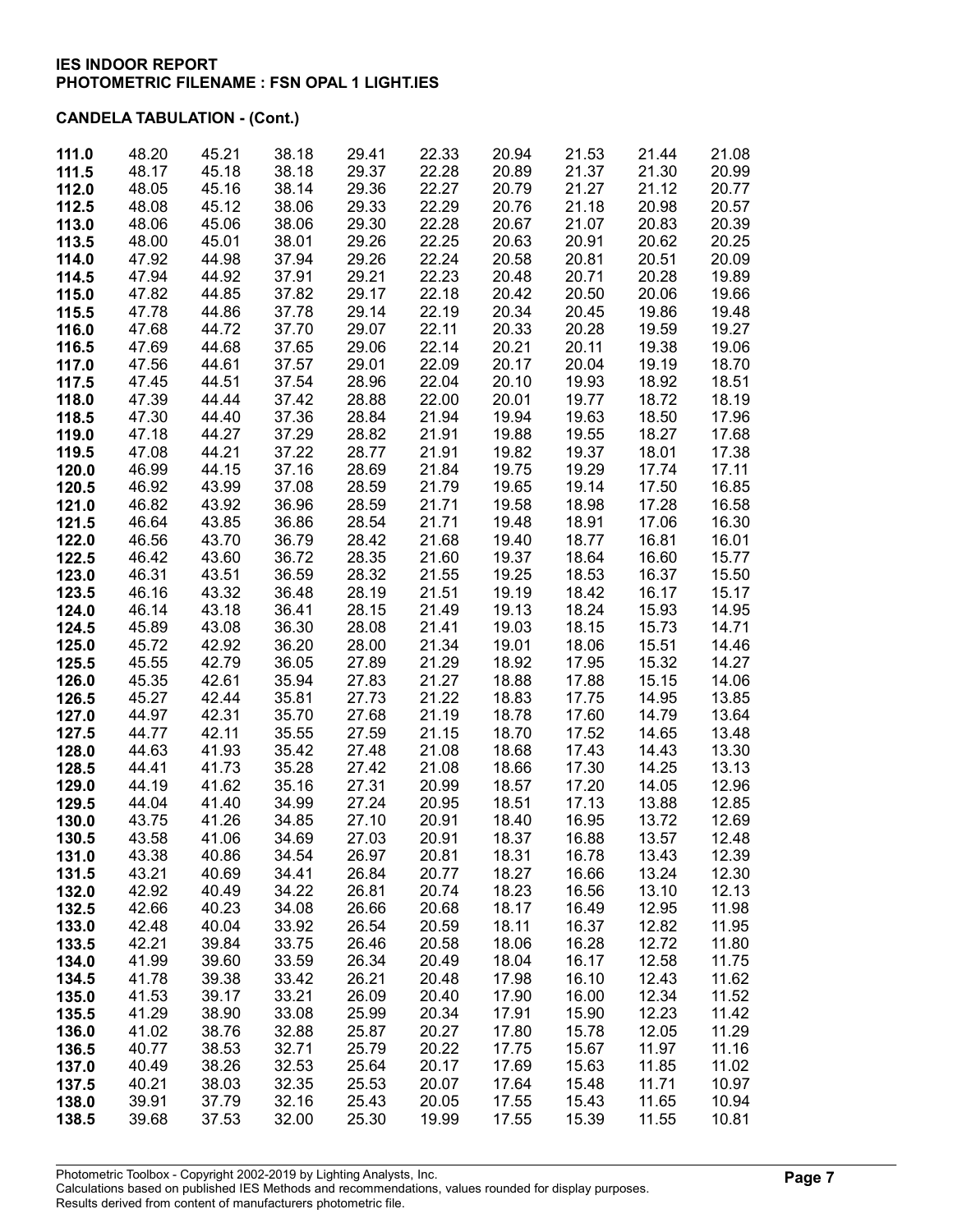| 139.0          | 39.38          | 37.32          | 31.79          | 25.15          | 19.88          | 17.52          | 15.25          | 11.41          | 10.73          |
|----------------|----------------|----------------|----------------|----------------|----------------|----------------|----------------|----------------|----------------|
| 139.5          | 39.12          | 37.05          | 31.59          | 25.03          | 19.83          | 17.45          | 15.18          | 11.33          | 10.63          |
| 140.0          | 38.92          | 36.81          | 31.32          | 24.93          | 19.80          | 17.43          | 15.11          | 11.22          | 10.53          |
| 140.5          | 38.64          | 36.52          | 31.18          | 24.74          | 19.68          | 17.34          | 14.98          | 11.14          | 10.44          |
| 141.0          | 38.36          | 36.33          | 30.96          | 24.67          | 19.64          | 17.27          | 14.94          | 11.00          | 10.32          |
| 141.5          | 38.12          | 36.01          | 30.78          | 24.51          | 19.56          | 17.26          | 14.84          | 10.90          | 10.22          |
| 142.0          | 37.83          | 35.77          | 30.55          | 24.35          | 19.46          | 17.20          | 14.76          | 10.78          | 10.10          |
| 142.5          | 37.48          | 35.52          | 30.36          | 24.23          | 19.40          | 17.13          | 14.71          | 10.73          | 9.98           |
| 143.0          | 37.20          | 35.23          | 30.14          | 24.07<br>23.91 | 19.33          | 17.11<br>17.02 | 14.64          | 10.57<br>10.48 | 9.95<br>9.86   |
| 143.5<br>144.0 | 36.90<br>36.62 | 34.94<br>34.67 | 29.90<br>29.69 | 23.79          | 19.25<br>19.14 | 16.95          | 14.52<br>14.50 | 10.40          | 9.80           |
| 144.5          | 36.32          | 34.39          | 29.48          | 23.66          | 19.07          | 16.97          | 14.48          | 10.34          | 9.73           |
| 145.0          | 36.00          | 34.15          | 29.29          | 23.46          | 18.98          | 16.89          | 14.37          | 10.21          | 9.68           |
| 145.5          | 35.71          | 33.87          | 29.07          | 23.35          | 18.92          | 16.82          | 14.30          | 10.16          | 9.67           |
| 146.0          | 35.38          | 33.57          | 28.83          | 23.20          | 18.82          | 16.74          | 14.27          | 10.09          | 9.73           |
| 146.5          | 35.09          | 33.26          | 28.58          | 23.04          | 18.71          | 16.71          | 14.18          | 9.94           | 9.72           |
| 147.0          | 34.80          | 32.99          | 28.39          | 22.88          | 18.61          | 16.65          | 14.19          | 9.87           | 9.69           |
| 147.5          | 34.50          | 32.65          | 28.16          | 22.72          | 18.58          | 16.60          | 14.10          | 9.81           | 9.72           |
| 148.0          | 34.14          | 32.37          | 27.91          | 22.57          | 18.45          | 16.53          | 14.04          | 9.73           | 9.74           |
| 148.5          | 33.80          | 32.10          | 27.70          | 22.40          | 18.40          | 16.47          | 13.99          | 9.64           | 9.76           |
| 149.0          | 33.44          | 31.83          | 27.45          | 22.26          | 18.28          | 16.43          | 13.97          | 9.55           | 9.81           |
| 149.5          | 33.19          | 31.52          | 27.21          | 22.06          | 18.17          | 16.40          | 13.91          | 9.51           | 9.86           |
| 150.0          | 32.85          | 31.18          | 26.97          | 21.92          | 18.05          | 16.30          | 13.86          | 9.44           | 9.85           |
| 150.5          | 32.52          | 30.92          | 26.72          | 21.76          | 17.99          | 16.28          | 13.83          | 9.40           | 9.91           |
| 151.0          | 32.20          | 30.56          | 26.50          | 21.56          | 17.88          | 16.20          | 13.77          | 9.39           | 9.98           |
| 151.5          | 31.91          | 30.27          | 26.27          | 21.42          | 17.78          | 16.16          | 13.72          | 9.31           | 9.94           |
| 152.0          | 31.49          | 30.00          | 26.00          | 21.28          | 17.69          | 16.08          | 13.68          | 9.22           | 9.92           |
| 152.5          | 31.15          | 29.65          | 25.78          | 21.07          | 17.57          | 16.04          | 13.60          | 9.21           | 9.96           |
| 153.0          | 30.89          | 29.32          | 25.48          | 20.86          | 17.49          | 15.99          | 13.61          | 9.17           | 9.95           |
| 153.5          | 30.49<br>30.15 | 29.03<br>28.71 | 25.27<br>25.00 | 20.70<br>20.54 | 17.37<br>17.27 | 15.91<br>15.84 | 13.59<br>13.51 | 9.16<br>9.14   | 9.99<br>9.96   |
| 154.0<br>154.5 | 29.78          | 28.37          | 24.72          | 20.34          | 17.18          | 15.77          | 13.51          | 9.14           | 9.94           |
| 155.0          | 29.41          | 28.02          | 24.48          | 20.15          | 17.09          | 15.69          | 13.45          | 9.13           | 9.94           |
| 155.5          | 29.08          | 27.68          | 24.23          | 19.95          | 16.97          | 15.63          | 13.37          | 9.15           | 10.00          |
| 156.0          | 28.76          | 27.38          | 23.96          | 19.81          | 16.85          | 15.59          | 13.37          | 9.16           | 10.00          |
| 156.5          | 28.32          | 27.05          | 23.67          | 19.59          | 16.78          | 15.50          | 13.37          | 9.12           | 10.06          |
| 157.0          | 28.05          | 26.74          | 23.44          | 19.38          | 16.62          | 15.44          | 13.31          | 9.04           | 10.04          |
| 157.5          | 27.66          | 26.40          | 23.15          | 19.19          | 16.49          | 15.34          | 13.29          | 9.00           | 9.99           |
| 158.0          | 27.31          | 26.03          | 22.92          | 19.03          | 16.40          | 15.29          | 13.28          | 8.93           | 9.99           |
| 158.5          | 27.00          | 25.74          | 22.68          | 18.81          | 16.25          | 15.21          | 13.23          | 8.80           | 9.98           |
| 159.0          | 26.61          | 25.42          | 22.37          | 18.61          | 16.13          | 15.10          | 13.21          | 8.75           | 9.99           |
| 159.5          | 26.25          | 25.06          | 22.11          | 18.44          | 16.01          | 15.07          | 13.19          | 8.63           | 10.00          |
| 160.0          | 25.88          | 24.70          | 21.83          | 18.19          | 15.88          | 14.96          | 13.12          | 8.62           | 9.99           |
| 160.5          | 25.55          | 24.37          | 21.57          | 18.00          | 15.77          | 14.92          | 13.06          | 8.57           | 9.98           |
| 161.0          | 25.16          | 24.01          | 21.27          | 17.82          | 15.66          | 14.82          | 13.00          | 8.55           | 10.06          |
| 161.5<br>162.0 | 24.74<br>24.35 | 23.67<br>23.33 | 21.02<br>20.68 | 17.56<br>17.34 | 15.51<br>15.39 | 14.74<br>14.64 | 12.91<br>12.82 | 8.43<br>8.35   | 10.10<br>10.15 |
| 162.5          | 23.98          | 22.98          | 20.42          | 17.17          | 15.32          | 14.57          | 12.68          | 8.26           | 10.15          |
| 163.0          | 23.61          | 22.61          | 20.14          | 16.94          | 15.13          | 14.47          | 12.37          | 8.20           | 10.17          |
| 163.5          | 23.21          | 22.28          | 19.83          | 16.74          | 15.05          | 14.37          | 12.04          | 8.05           | 10.23          |
| 164.0          | 22.88          | 21.91          | 19.56          | 16.55          | 14.93          | 14.34          | 11.63          | 7.80           | 10.20          |
| 164.5          | 22.47          | 21.53          | 19.27          | 16.28          | 14.78          | 14.22          | 11.12          | 7.58           | 10.01          |
| 165.0          | 22.08          | 21.15          | 18.98          | 16.07          | 14.64          | 14.03          | 10.65          | 7.47           | 9.71           |
| 165.5          | 21.66          | 20.81          | 18.68          | 15.83          | 14.51          | 13.81          | 10.15          | 7.42           | 9.31           |
| 166.0          | 21.30          | 20.44          | 18.37          | 15.64          | 14.34          | 13.46          | 9.55           | 7.38           | 8.85           |
| 166.5          | 20.87          | 20.05          | 18.02          | 15.43          | 14.15          | 12.98          | 9.05           | 7.28           | 8.20           |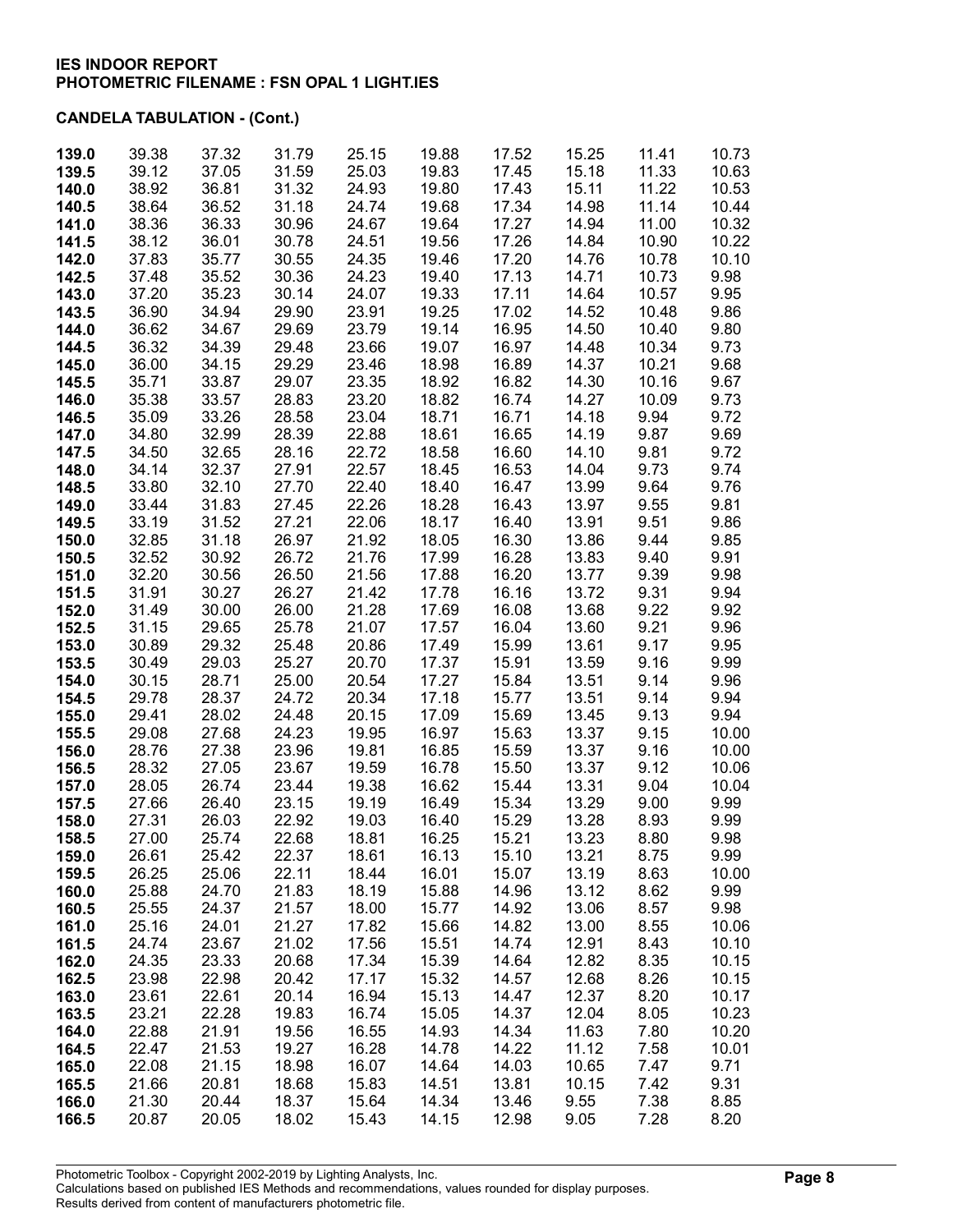| 167.0 | 20.43 | 19.68 | 17.74 | 15.23 | 13.85 | 12.47 | 8.65 | 7.23 | 7.43 |
|-------|-------|-------|-------|-------|-------|-------|------|------|------|
| 167.5 | 20.04 | 19.31 | 17.45 | 14.98 | 13.42 | 11.86 | 8.25 | 7.02 | 6.76 |
| 168.0 | 19.59 | 18.87 | 17.05 | 14.79 | 12.82 | 11.20 | 8.00 | 6.88 | 5.96 |
| 168.5 | 19.18 | 18.48 | 16.75 | 14.55 | 12.29 | 10.58 | 7.84 | 6.71 | 5.22 |
| 169.0 | 18.76 | 18.12 | 16.47 | 14.19 | 11.57 | 9.92  | 7.66 | 6.38 | 4.34 |
| 169.5 | 18.32 | 17.74 | 16.10 | 13.75 | 10.93 | 9.28  | 7.59 | 6.02 | 3.40 |
| 170.0 | 17.86 | 17.33 | 15.73 | 13.16 | 10.21 | 8.79  | 7.45 | 5.50 | 2.53 |
| 170.5 | 17.42 | 16.81 | 15.34 | 12.55 | 9.60  | 8.47  | 7.25 | 4.86 | 1.83 |
| 171.0 | 16.97 | 16.33 | 14.77 | 11.91 | 9.09  | 8.15  | 7.09 | 4.30 | 1.12 |
| 171.5 | 16.56 | 15.92 | 14.28 | 11.24 | 8.74  | 7.97  | 6.81 | 3.82 | 0.74 |
| 172.0 | 16.08 | 15.46 | 13.80 | 10.60 | 8.43  | 7.84  | 6.33 | 3.25 | 0.66 |
| 172.5 | 15.67 | 14.83 | 13.13 | 10.13 | 8.16  | 7.61  | 5.77 | 2.69 | 0.65 |
| 173.0 | 14.95 | 14.26 | 12.49 | 9.69  | 7.93  | 7.35  | 5.20 | 2.15 | 0.62 |
| 173.5 | 14.09 | 13.61 | 11.77 | 9.17  | 7.64  | 6.82  | 4.45 | 1.82 | 0.53 |
| 174.0 | 13.63 | 12.77 | 10.94 | 8.75  | 7.40  | 6.05  | 3.68 | 1.68 | 0.46 |
| 174.5 | 12.88 | 11.96 | 10.19 | 8.27  | 6.95  | 5.28  | 2.94 | 1.51 | 0.39 |
| 175.0 | 11.98 | 11.09 | 9.47  | 7.67  | 6.30  | 4.40  | 2.35 | 1.38 | 0.30 |
| 175.5 | 10.81 | 10.08 | 8.62  | 7.06  | 5.50  | 3.44  | 2.01 | 1.14 | 0.22 |
| 176.0 | 9.64  | 8.96  | 7.78  | 6.33  | 4.65  | 2.61  | 1.78 | 0.95 | 0.29 |
| 176.5 | 8.38  | 7.70  | 6.79  | 5.30  | 3.66  | 2.01  | 1.52 | 0.67 | 0.23 |
| 177.0 | 6.91  | 6.42  | 5.68  | 4.25  | 2.77  | 1.69  | 1.28 | 0.44 | 0.19 |
| 177.5 | 5.39  | 4.98  | 4.63  | 3.31  | 2.04  | 1.49  | 1.08 | 0.29 | 0.19 |
| 178.0 | 3.77  | 3.49  | 3.53  | 2.25  | 1.50  | 1.24  | 0.85 | 0.24 | 0.32 |
| 178.5 | 2.40  | 2.23  | 2.33  | 1.43  | 1.21  | 1.02  | 0.64 | 0.26 | 0.22 |
| 179.0 | 1.41  | 1.34  | 1.25  | 0.89  | 0.94  | 0.81  | 0.50 | 0.24 | 0.25 |
| 179.5 | 0.50  | 0.76  | 0.48  | 0.48  | 0.65  | 0.65  | 0.31 | 0.25 | 0.35 |
| 180.0 | 0.36  | 0.36  | 0.36  | 0.36  | 0.36  | 0.36  | 0.36 | 0.36 | 0.36 |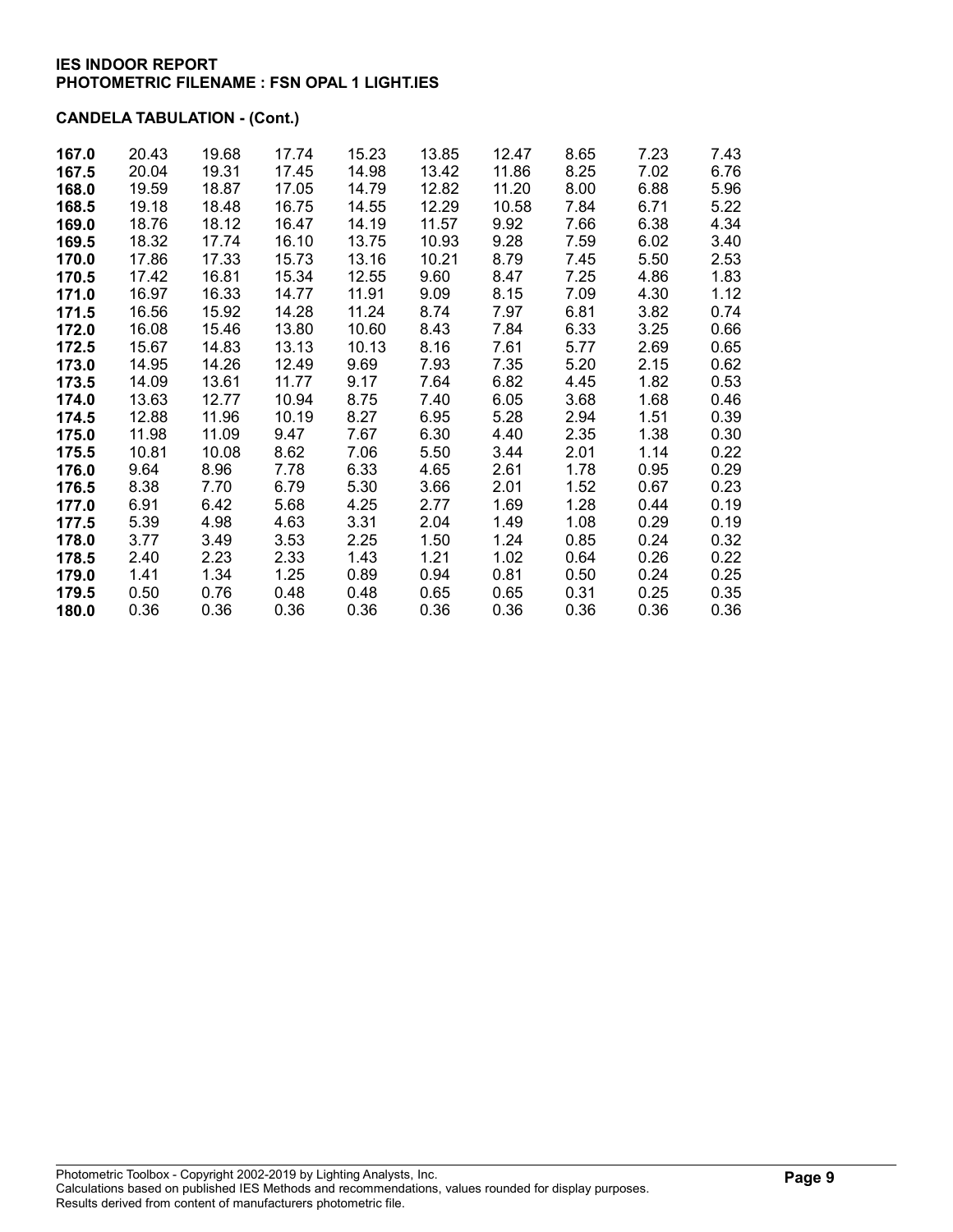#### ZONAL LUMEN SUMMARY

| Zone     | Lumens | %Lamp | %Fixt  |
|----------|--------|-------|--------|
| $0 - 20$ | 40.76  | N.A.  | 7.40   |
| $0 - 30$ | 93.61  | N.A.  | 16.90  |
| $0 - 40$ | 157.51 | N.A.  | 28.50  |
| $0 - 60$ | 269.52 | N.A.  | 48.70  |
| $0 - 80$ | 356.58 | N.A.  | 64.40  |
| $0 - 90$ | 391.76 | N.A.  | 70.80  |
| 10-90    | 382.52 | N.A.  | 69.10  |
| 20-40    | 116.75 | N.A.  | 21.10  |
| 20-50    | 176.98 | N.A.  | 32.00  |
| 40-70    | 158.17 | N.A.  | 28.60  |
| 60-80    | 87.06  | N.A.  | 15.70  |
| 70-80    | 40.90  | N.A.  | 7.40   |
| 80-90    | 35.18  | N.A.  | 6.40   |
| 90-110   | 64.32  | N.A.  | 11.60  |
| 90-120   | 92.67  | N.A.  | 16.70  |
| 90-130   | 116.37 | N.A.  | 21.00  |
| 90-150   | 148.34 | N.A.  | 26.80  |
| 90-180   | 161.88 | N.A.  | 29.20  |
| 110-180  | 97.56  | N.A.  | 17.60  |
| 0-180    | 553.64 | N.A.  | 100.00 |

Total Luminaire Efficiency = N.A.%

### ZONAL LUMEN SUMMARY

| Zone    | Lumens |
|---------|--------|
| 0-10    | 9.24   |
| 10-20   | 31.53  |
| 20-30   | 52.84  |
| 30-40   | 63.90  |
| 40-50   | 60.23  |
| 50-60   | 51.78  |
| 60-70   | 46.16  |
| 70-80   | 40.90  |
| 80-90   | 35.18  |
| 90-100  | 32.78  |
| 100-110 | 31.54  |
| 110-120 | 28.35  |
| 120-130 | 23.70  |
| 130-140 | 18.57  |
| 140-150 | 13.40  |
| 150-160 | 8.58   |
| 160-170 | 4.22   |
| 170-180 | 0.73   |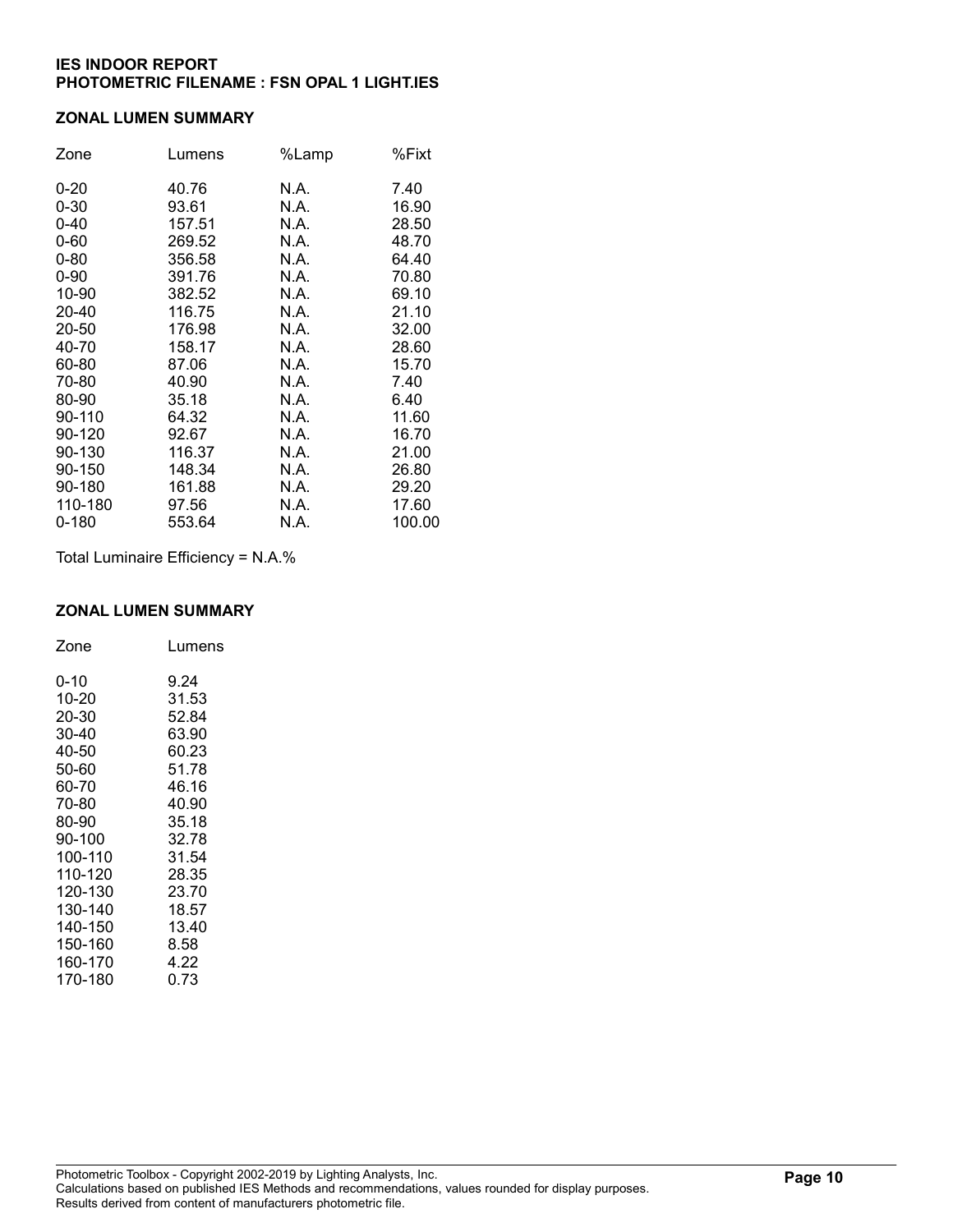### COEFFICIENTS OF UTILIZATION - ZONAL CAVITY METHOD

Effective Floor Cavity Reflectance 0.20

| <b>RC</b><br><b>RW</b> | 80<br>70 50 30 10 | 70<br>70 50 30 10 | 50<br>50 30<br>-10 | 30<br>50 30<br>-10 | 10<br>50 30<br>-10<br>0 |
|------------------------|-------------------|-------------------|--------------------|--------------------|-------------------------|
|                        |                   |                   |                    |                    |                         |
| $\mathbf{0}$           | 112 112 112 112   | 106 106 106 106   | 95 95 95           | 85 85 85           | 71<br>75 75 75          |
| $\mathbf 1$            | 10094 89 85       | 94 89 85 81       | 80 76 73           | 71 68 66           | 54<br>63 60 59          |
| 2                      | 90 81 74 68       | 85 77 70 65       | 69 63 59           | 61 57 53           | 44<br>54 51 48          |
| 3                      | 82 71 63 56       | 77 67 60 54       | 60 54 49           | 54 49<br>-44       | 37<br>47 43 40          |
| $\overline{4}$         | 75 63 54 47       | 70 59 51 45       | 53 47 41           | 48 42 38           | 31<br>42 38 34          |
| 5                      | 69 56 47 40       | 65 53 45 39       | 48 41 36           | 43 37 33           | 27<br>38 33 30          |
| 6                      | 63 50 41 35       | 60 48 39 34       | 43 36 31           | 38 33 28           | 23<br>34 30 26          |
| 7                      | 59 45 37 31       | 55 43 35 29       | 39 32 27           | 35 29 25           | 21<br>31 27 23          |
| 8                      | 54 41 33 27       | 51 39 31 26       | 35 29 24           | 32 26 22           | 18<br>29 24 21          |
| 9                      | 51 38 30 24       | 48 36 28 23       | 33 26 22           | 29 24 20           | 16<br>27 22 18          |
| 10                     | 47 35 27 22       | 45 33 26 21       | $30\,24\,20$       | 27 22 18           | 15<br>25 20 17          |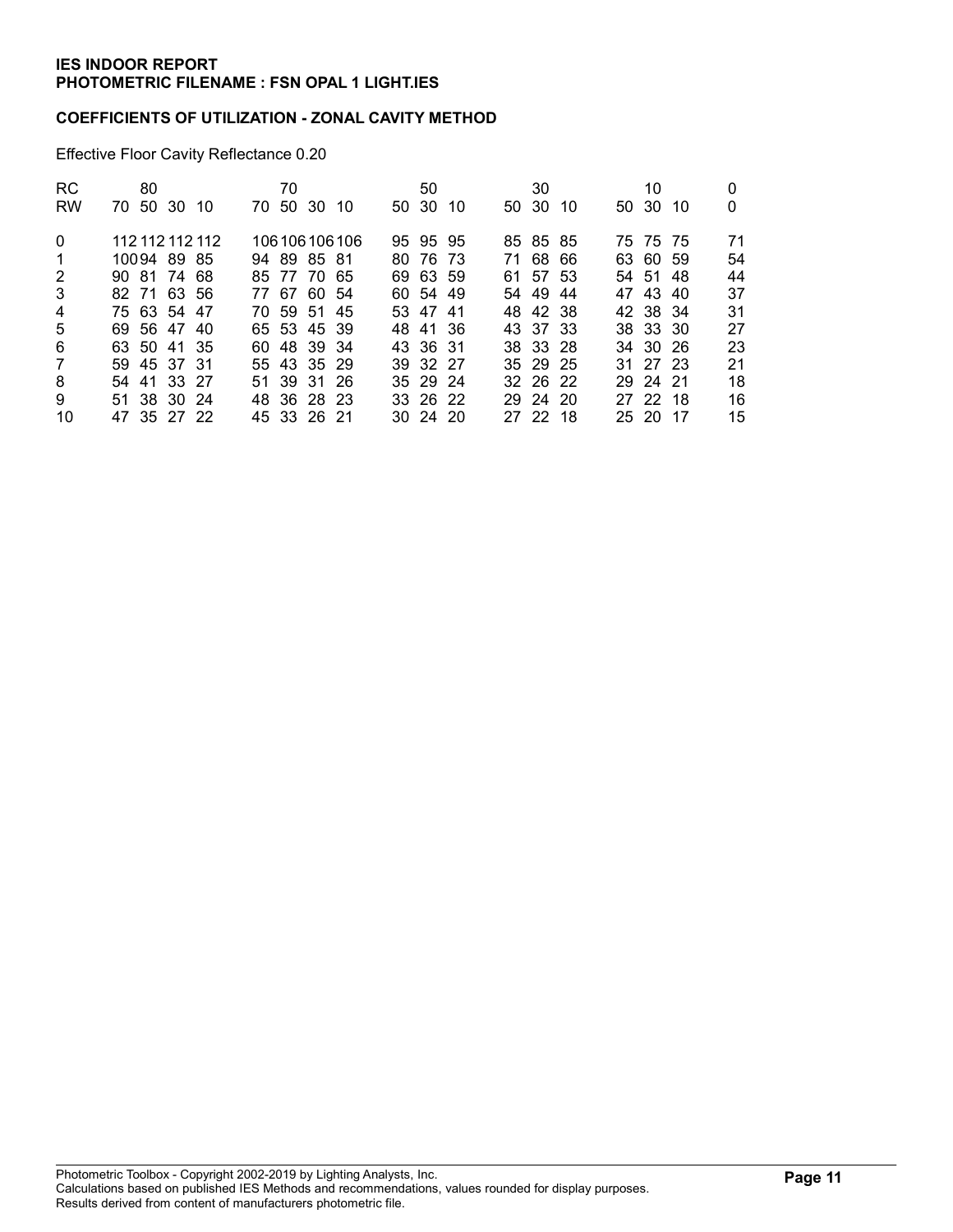### UGR TABLE - CORRECTED

| Reflectances<br><b>Ceiling Cavity</b><br>Walls<br><b>Floor Cavity</b> |        | 70<br>50<br>20              | 70<br>30<br>20 | 50<br>50<br>20 | 50<br>30<br>20 | 30<br>30<br>20 |  | 70<br>50<br>20            | 70<br>30<br>20 | 50<br>50<br>20 | 50<br>30<br>20 | 30<br>30<br>20 |
|-----------------------------------------------------------------------|--------|-----------------------------|----------------|----------------|----------------|----------------|--|---------------------------|----------------|----------------|----------------|----------------|
|                                                                       |        |                             |                |                |                |                |  |                           |                |                |                |                |
| Room Size                                                             |        | <b>UGR Viewed Crosswise</b> |                |                |                |                |  | <b>UGR Viewed Endwise</b> |                |                |                |                |
| $X=2H$                                                                | $Y=2H$ | 12.6                        | 13.8           | 13.4           | 14.6           | 15.5           |  | 10.9                      | 12.0           | 11.6           | 12.8           | 13.8           |
|                                                                       | 3H     | 15.0                        | 16.0           | 15.7           | 16.8           | 17.8           |  | 12.7                      | 13.8           | 13.5           | 14.6           | 15.5           |
|                                                                       | 4H     | 16.1                        | 17.1           | 16.9           | 17.9           | 18.9           |  | 13.6                      | 14.6           | 14.3           | 15.4           | 16.3           |
|                                                                       | 6H     | 17.2                        | 18.2           | 18.0           | 19.0           | 19.9           |  | 14.3                      | 15.2           | 15.1           | 16.0           | 17.0           |
|                                                                       | 8H     | 17.7                        | 18.6           | 18.5           | 19.5           | 20.4           |  | 14.7                      | 15.5           | 15.4           | 16.4           | 17.4           |
|                                                                       | 12H    | 18.3                        | 19.1           | 19.1           | 19.9           | 20.9           |  | 15.0                      | 15.8           | 15.8           | 16.6           | 17.7           |
| 4H                                                                    | 2H     | 13.2                        | 14.2           | 14.0           | 15.0           | 16.0           |  | 11.7                      | 12.7           | 12.5           | 13.5           | 14.5           |
|                                                                       | 3H     | 15.8                        | 16.6           | 16.6           | 17.5           | 18.5           |  | 13.8                      | 14.7           | 14.6           | 15.5           | 16.5           |
|                                                                       | 4H     | 17.1                        | 17.9           | 17.9           | 18.7           | 19.7           |  | 14.8                      | 15.6           | 15.6           | 16.4           | 17.4           |
|                                                                       | 6H     | 18.4                        | 19.1           | 19.2           | 19.9           | 21.0           |  | 15.7                      | 16.4           | 16.5           | 17.2           | 18.2           |
|                                                                       | 8H     | 19.0                        | 19.7           | 19.8           | 20.5           | 21.6           |  | 16.1                      | 16.7           | 16.9           | 17.6           | 18.6           |
|                                                                       | 12H    | 19.6                        | 20.2           | 20.5           | 21.1           | 22.1           |  | 16.5                      | 17.1           | 17.3           | 17.9           | 19.0           |
| 8H                                                                    | 4H     | 17.4                        | 18.1           | 18.3           | 18.9           | 20.0           |  | 15.4                      | 16.0           | 16.2           | 16.9           | 17.9           |
|                                                                       | 6H     | 19.0                        | 19.5           | 19.8           | 20.4           | 21.4           |  | 16.5                      | 17.0           | 17.3           | 17.9           | 19.0           |
|                                                                       | 8H     | 19.7                        | 20.2           | 20.6           | 21.1           | 22.2           |  | 17.0                      | 17.5           | 17.9           | 18.4           | 19.5           |
|                                                                       | 12H    | 20.5                        | 21.0           | 21.4           | 21.9           | 23.0           |  | 17.6                      | 18.0           | 18.4           | 18.9           | 20.0           |
| 12H                                                                   | 4H     | 17.5                        | 18.1           | 18.3           | 19.0           | 20.0           |  | 15.5                      | 16.1           | 16.4           | 17.0           | 18.0           |
|                                                                       | 6H     | 19.1                        | 19.6           | 19.9           | 20.4           | 21.5           |  | 16.7                      | 17.2           | 17.6           | 18.1           | 19.2           |
|                                                                       | 8H     | 19.9                        | 20.4           | 20.8           | 21.3           | 22.4           |  | 17.3                      | 17.8           | 18.2           | 18.7           | 19.8           |

Maximum UGR = 23.0